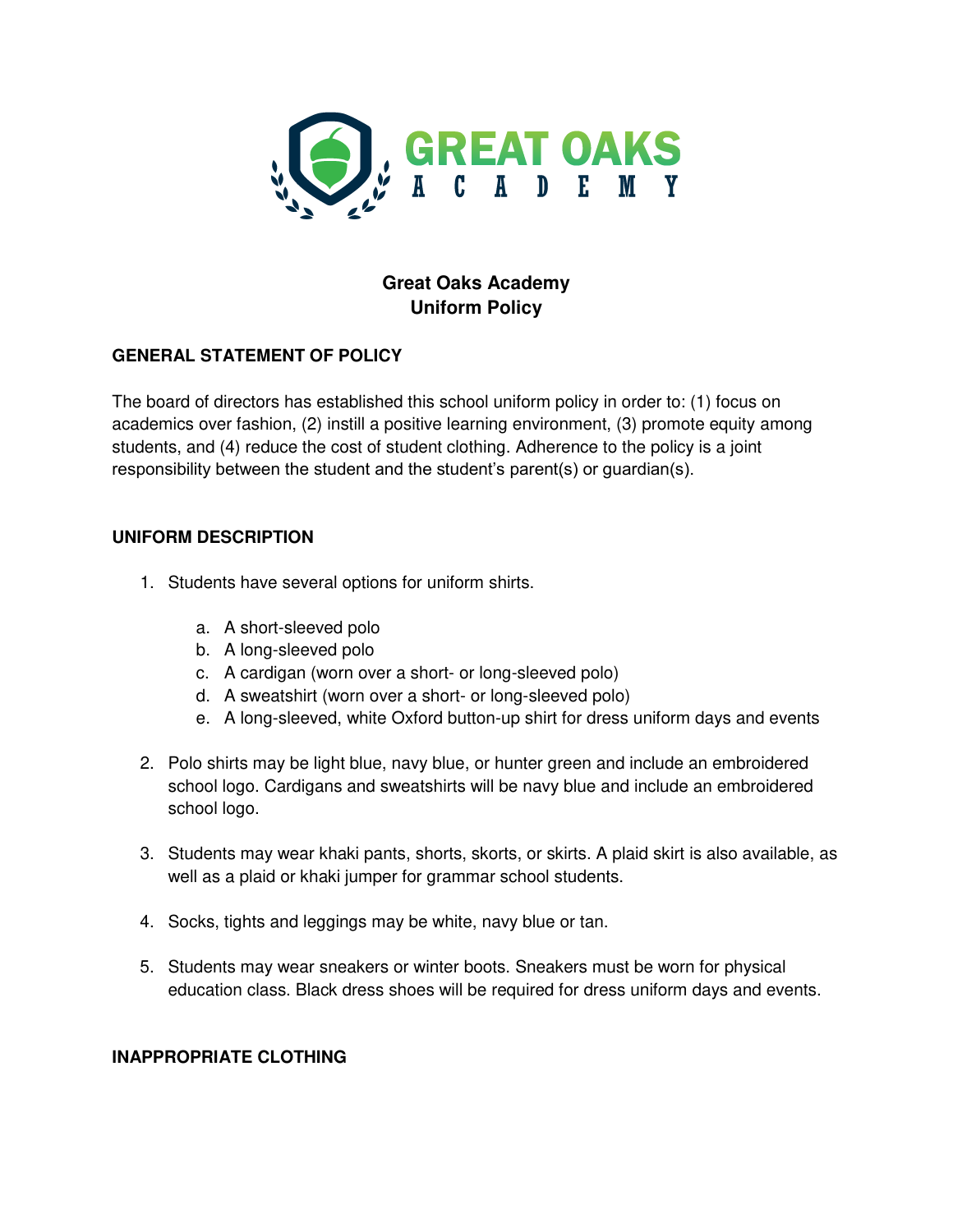- 1. All uniform pieces should be well-fitting, clean and worn neatly. Students who struggle to meet this requirement due to financial constraints are encouraged to contact the school for possible scholarship options.
- 2. Sandals, flip flops, and slippers are prohibited.
- 3. Hats, mittens and other cold weather clothing must be taken off and stored in lockers.
- 4. Students are prohibited from wearing clothing or footwear that would damage school property.
- 5. Students are prohibited from wearing clothing or grooming that is potentially disruptive to the education process or that poses a threat to the health and safety of others. Students may not wear masks, face paint or grooming that limits or prevents identification

# **PROCEDURES**

- 1. The school will set up a reserve closet for students who may occasionally need to borrow a school uniform.
- 2. When, in the judgment of administration, a student is out of compliance with this policy, the student shall receive a verbal reminder, and the parent(s) or guardian(s) shall receive a written reminder of the school uniform policy. The student will be given a clean uniform from the reserve closet at school, unless a parent or guardian brings a uniform to school for the student. The student shall return the uniform at the end of the school day.
- 3. When a student is out of compliance with this policy a second time, the administration will call the parent(s) or guardian(s) to discuss the school uniform requirements, and to ask the parent(s) or guardian(s) to bring a uniform to school for the student. If the parent(s) or guardian(s) are unable to bring a uniform to school, the student shall be given a clean uniform from the reserve closet at school. The student shall return the uniform at the end of the school day.
- 4. When a student is out of compliance with this policy a third time, the administration has discretion to take disciplinary action.
- 5. When, in the judgment of the administration, a student's appearance, grooming, or mode of dress interferes with or disrupts the educational process or school activities, or poses a threat to the health or safety of the student or others, the student will be directed to make modifications or will be sent home for the day. The parent(s) or guardian(s) will be notified.